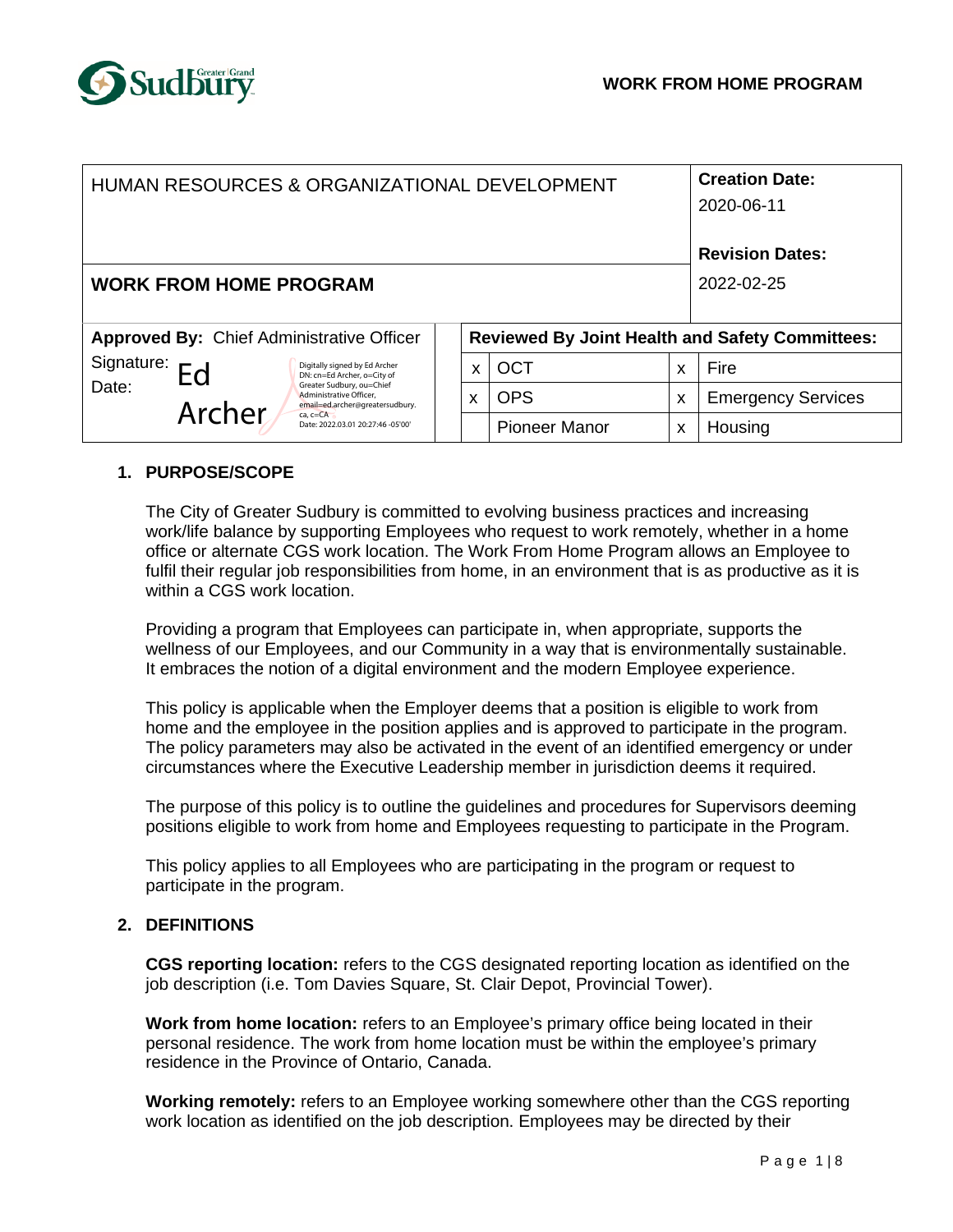

Supervisor to attend an on-site City work location, in person, and on short notice. Therefore, employees must remain flexible and available to accommodate this requirement.

### **3. RESPONSIBILITIES**

### **Employee Responsibilities**

- Submits the Work From Home Request Form to their Supervisor, if their position is deemed eligible to work from home.
- Complies with all policy, ergonomic and H&S requirements outlined in this policy and the H&S checklist.
- Ensures all equipment, software, and hardware are maintained and used properly.
- Arranges and pay for fees, installation, maintenance, and support of available highspeed internet services at their remote work location.
- If an employee changes residences, they must resubmit the Work Form Home Health and Safety Checklist and ergonomic pictures.
- Completes the "Working From Home Series" training.

### **Supervisor Responsibilities**

- Reviews all positions to identify which are eligible and which are not eligible to participate in the Work From Home program.
- Communicates with employees whether or not their position is eligible to work from home or not and provides context as to why a position is deemed not eligible.
- Reviews and considers requests to participate in the Work From Home program, from employees in eligible positions, in conjunction with the Manager once removed (MOR) and Human Resources, if required.
- Establishes a method of communication between the Employee, the team, and the Supervisor.
- Prepares the Employee to work remotely and the team to enable the colleague(s) to work remotely and to maintain team cohesiveness.
- Identifies communication expectations with the Employee and schedules regular check-in meetings.
- Establishes clear, performance-related objectives.
- Ensures that Employees have appropriate resources, including technology, hardware and applications required to support working from home, in line with the IT guidelines.
- Evaluates the on-going suitability of the Work From Home agreement on a regular basis.

### **Human Resources Responsibilities:**

- When requested, supports the Supervisor and MOR, to review the Employee portion of the Work From Home Program Request and supports the decision making process.
- Reviews and approves or denies the intended work area using the completed Work From Home Health and Safety Inspection Checklist and photos.
- Ensures the Work From Home Request is completed in its entirety and the Work From Home Agreement is signed.
- Upon approval, ensures Employee is enrolled in the appropriate LMS learning modules

# **4. PROCEDURE**

It is important to recognize that not all jobs can effectively be performed from a home office. It is also important for all staff to appreciate that working from home is subject to approval and ongoing review,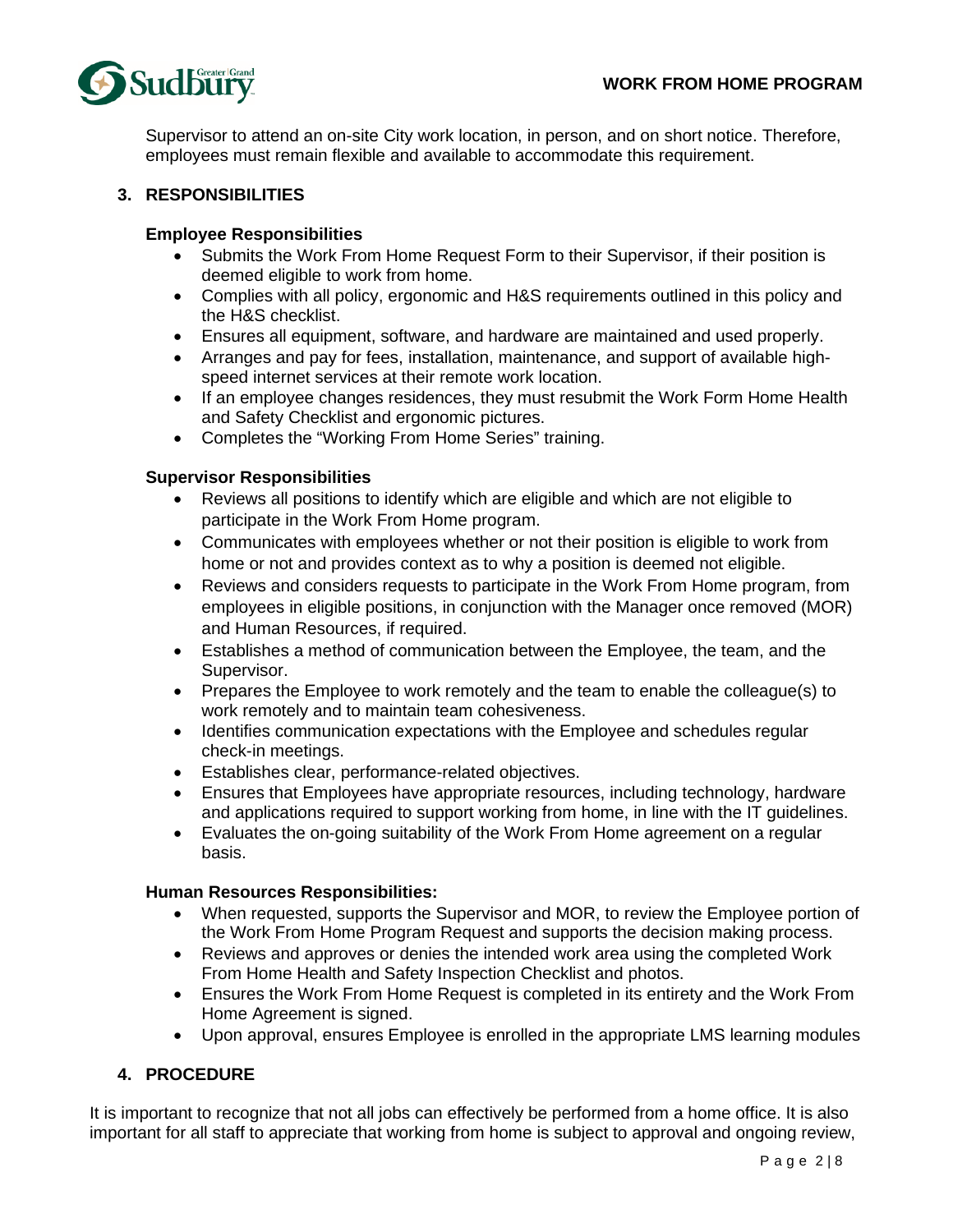

and will be based on the eligibility criteria.

An Employee may be eligible to work from home if:

- Their position has been deemed eligible to participate in the program.
- Their duties can be executed equally as effectively and productively as would be executed while working from their CGS reporting location.
- Enables operational effectiveness, fiscal responsibility, and accountability.
- The Employee has proven to be effective working independently.
- Tools and equipment can be provided to meet the requirements of the work.
- Has been granted approval by the organization.

Employees can request to work from home on a full-time or part-time basis.

The Supervisor has the discretion to withdraw the Work From Home Agreement if the arrangement proves unsatisfactory, or the conditions change such that the work can no longer be effectively executed while working from home.

While working from home, Employees must adhere to all the conditions in the Employee Handbook. All CGS policies around conduct, confidentiality, sick leave, etc., continue to apply, regardless of location.

### **4.1. Position Eligibility**

The eligibility process has three steps:

- 4.1.1. Position is assessed to determine the effectiveness of this position to work remotely and is communicated to Employee;
- 4.1.2. Employee requests participation in the Work From Home Program;
- 4.1.3. Employee suitability is assessed and the outcome is communicated to the Employee;

Note: This program and any/all of its participants can, at the discretion of the Supervisor, be recalled to the CGS reporting location.

### **4.1.1 Position is assessed to determine the effectiveness of this position to work remotely and is communicated to Employee.**

Manager completes the Position Eligibility Questionnaire that addresses the duties of the position and whether they can be effectively executed from home.

### **4.1.2 Employee requests participation in the Work From Home Program.**

Employee completes the Employee Section of the Work From Home Request Form.

### **4.1.3 Employee suitability is assessed and the outcome is communicated to the Employee.**

Manager completes the Supervisor/Manager Section of the Work From Home Request Form. This portion of the form requires an assessment of the Employee's suitability to participate in the Work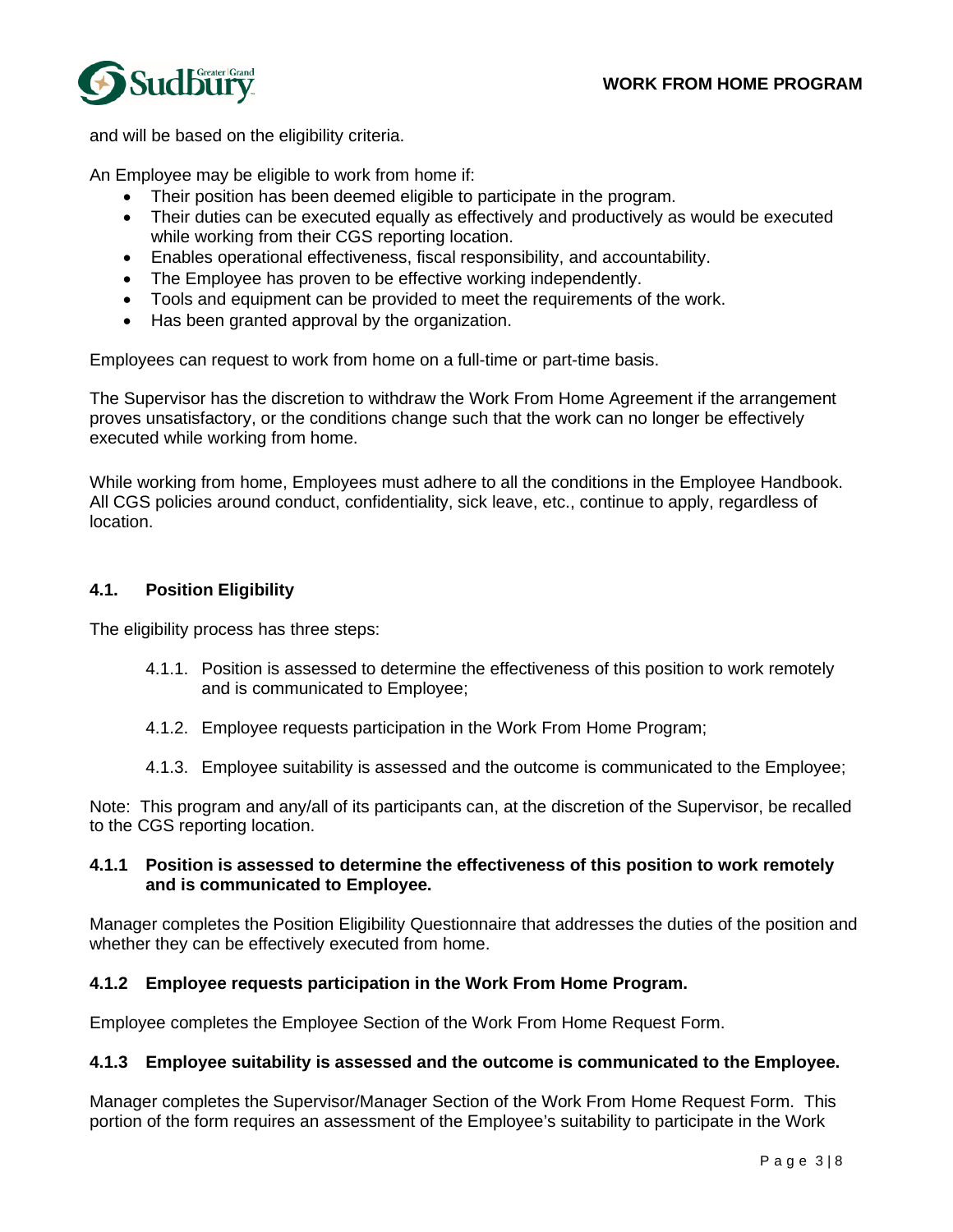

From Home program.

The Supervisor, considering all requirements and factors, and in conjunction with the MOR and Human Resources (when requested), approves or denies the request to participate in the Work From Home Program, and returns the completed Work From Home Program Request Form to the Employee with a copy to workfromhome@greatersudbury.ca. .

# **4.2 STANDARD BUSINESS HOURS**

To ensure employees are accessible and available for a certain number of hours during normal business hours, standard hours for employees to work (unless otherwise outlined by an alternate shift schedule) are from 09:00 to 15:00. This requires that all Employee start their workday by 09:00, and not complete their workday prior to 15:00. The balance of their workday can be determined with the Supervisor for non-union staff or as per CBA provisions for unionized staff.

# **4.3 COSTS**

Costs associated with working from home will be covered by the Employee, including but not limited to:

- Parking costs when at a CGS work locations
- Travel to a CGS work location required throughout the day, that would otherwise not be included in the Travel and Business Expense Policy
- Installation/connection and all associated internet fees (minimum standard required)
- Any increase in home insurance, if applicable
- All office equipment associated with creating a safe, appropriate, and ergonomically correct workspace and work environment
- Utility costs for home office
- Maintenance and repair of privately owned equipment
- Expenses for supplies that are regularly available at a CGS work location.

Any employee working from home as a result of the Employer mandating it can submit a *Request for T2200 Form* (J:\S\_Forms\Payroll) each year to receive a T2200 Declaration of Conditions of Employment Form from Payroll. This may allow tax deductions resulting from having a home office if Canada Revenue Agency requirements are met.

Note: The process of claiming for tax deductions can be found on CityLinks in the Workplace Notice section.

Any employee who applies to the Work from Home Program is not eligible to request a T2200, as CRA has designated that the Employer must require the position to be worked from home rather than an Employee volunteering to work from home.

# **4.4 EQUIPMENT**

**4.4.1** City of Greater Sudbury will provide the equipment outlined in the IT WFH Technology Guideline, if required for job functionality, for Employees approved for a home office. The guide can be found on CityLinks, in the Manager's section of the HR page/Work From Home Program.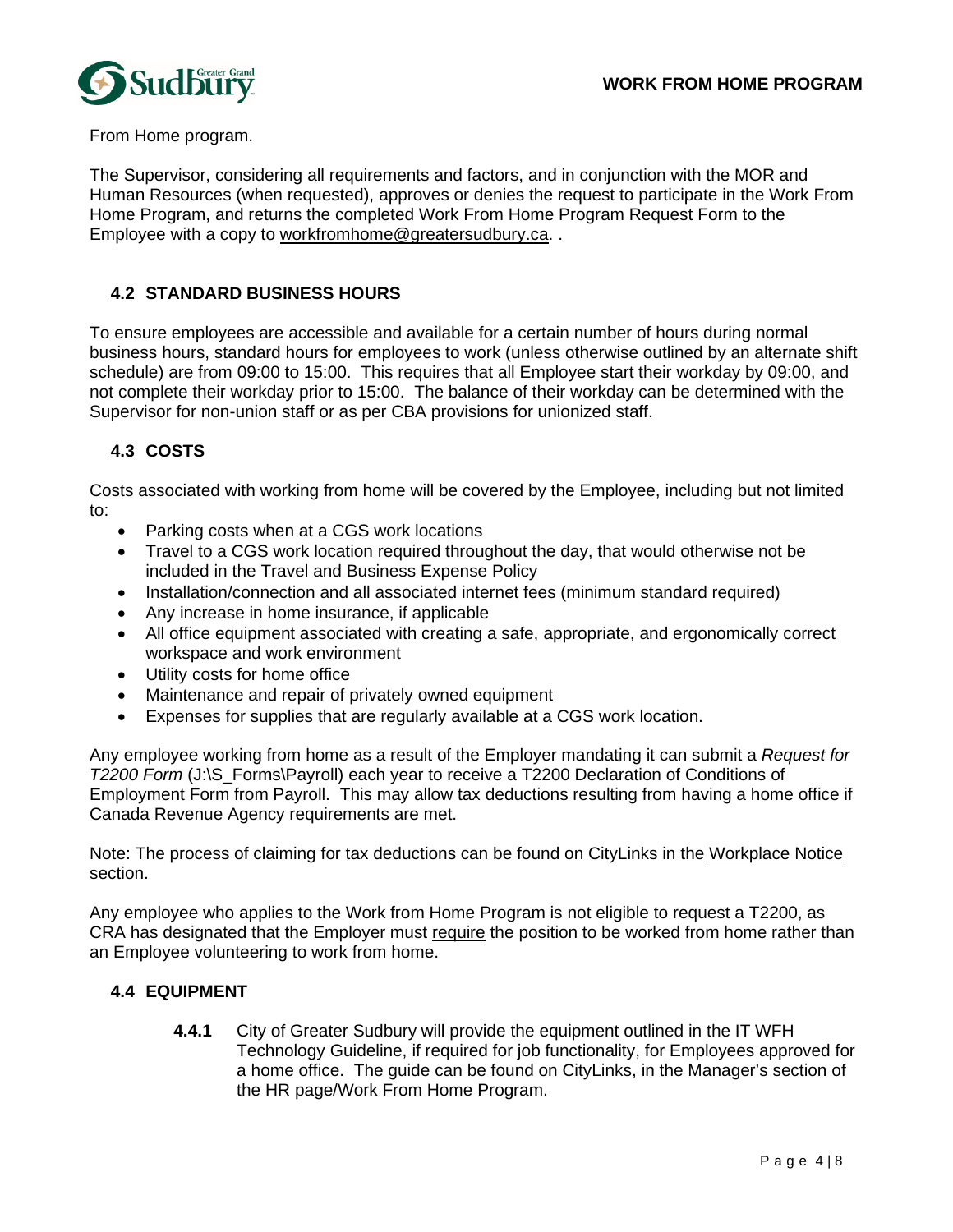

**4.4.2** The Employee will provide:

- High-speed internet connection, with data port at the workstation
- Internet router (if required)
- Desk that meets minimum dimensions and requirements
- Chair that is suitable from an ergonomic perspective
- A dedicated and appropriately defined workplace in which business will be conducted to ensure privacy and confidentiality

# **4.5 SECURITY AND CONFIDENTIALITY**

- **4.5.1** Employees are responsible for taking the necessary precautions to secure and protect CGS property, documents and the confidentiality of information at the home location (i.e. ensuring family members, any individuals living in the home office location and visitors do not have access to the information). Use of a locked space (e.g. filing cabinet with functional lock) is required for all confidential information.
- **4.5.2** Employee must adhere to the CGS Employee Handbook (which outlines the Code of Conduct and the Responsible Use of Technology), and the Municipal Freedom of Information and Protection of Privacy Act (MFIPPA).
- **4.5.3** Employees who connect their computing devices, person or CGS-issued, to their WiFi network should take the necessary precautions to secure their home wireless network. Refer to the IT Guidelines for details.

### **4.6 ENDING THE WORK FROM HOME PROGRAM**

- **4.6.1** If the work from home program ends for an Employee, either due to the employment contract ending or the Supervisor withdrawing approval and the Employee returns to the designated CGS home location, the Employee will be responsible for the return of all equipment provided. The Supervisor is required to manage the return of all equipment, and ensure that all equipment belonging to CGS is returned
- **4.6.2** Employees choosing to end the Work From Home Program and return to their designated CGS home location must request approval from their Supervisor at least one month in advance of their desired return date.

### **4.7 LEAVE OF ABSENCE**

- **4.7.1** For leaves of absence extending over fourteen (14) days, all documents and equipment are to be returned to the CGS office. The Supervisor is required to manage the return of all equipment, and ensure that all equipment belonging to CGS is returned. Returned equipment will be managed by IT.
- **4.7.2** In the event of an unplanned leave, the Supervisor and Employee must establish a plan that allows the Supervisor, or other CGS representative, to access the CGS equipment and documents. Returned equipment will be managed by IT.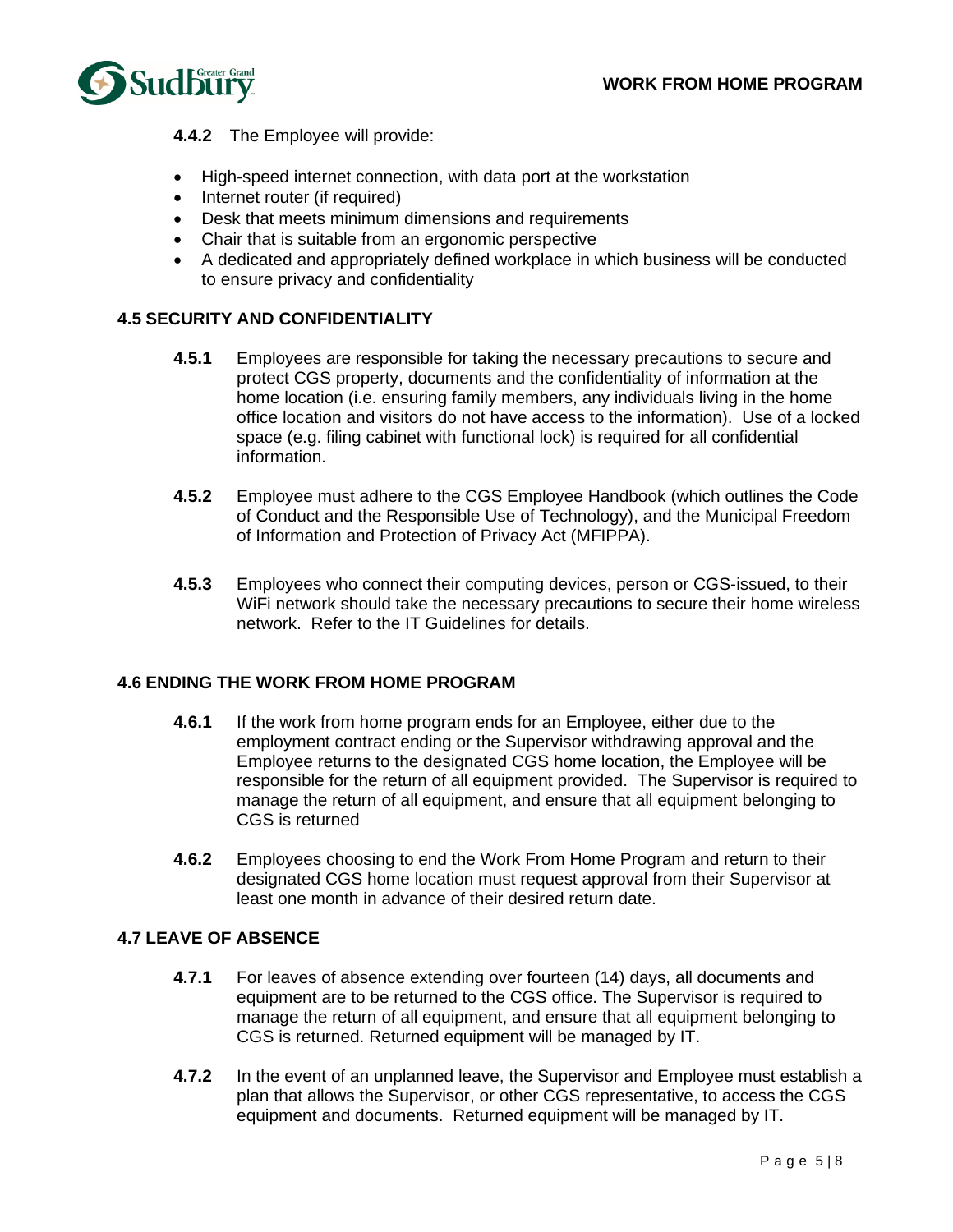

**4.7.3** If the Employee is on leave for six (6) months or more, they must reapply for the Work From Home Program.

### **4.8 HEALTH AND SAFETY**

- **4.8.1** Regardless of the work location of their Employees, the responsibilities of Supervisors regarding the health and safety still apply.
- **4.8.2** Employees are covered for work-related illnesses or injuries arising out of the course of their employment.
- **4.8.3** All incidents of injury while working from home must be reported to the immediate Supervisor as per reporting procedures.

### **4.9 ATTENDANCE REQUIREMENT AT CGS WORK LOCATION**

Employees working from home must report to the CGS work location as operationally required (team meetings, committee meetings, training, etc.) and typically not less than two times per month.

### **5. TRAINING**

All Employees requesting to participate in the Work From Home Program must complete the "Working From Home Series" training in LMS once approved to work from home.

All other Core H&S modules and mandatory corporate learning modules must be maintained at the outlined frequency.

# **6. APPENDICES**

- Work From Home Request Form
- Work From Home Agreement
- Work From Home Health and Safety Inspection Checklist
- IT Guidelines

### **7. REFERENCED DOCUMENTATION**

Health and Safety Policies Travel and Business Expense Policy

### **8. REVISION TABLE**

| <b>Revisio</b> | <b>Revised section</b>   | <b>Former language</b> | <b>Revised language</b>     |
|----------------|--------------------------|------------------------|-----------------------------|
| n date         |                          |                        |                             |
| 2022-          | Reviewed By Joint        |                        | Added: Housing              |
| $02 - 25$      | <b>Health and Safety</b> |                        |                             |
|                | Committees               |                        |                             |
| $2022 -$       | 2. Definitions           |                        | Added: The work from home   |
| $02 - 23$      |                          |                        | location must be within the |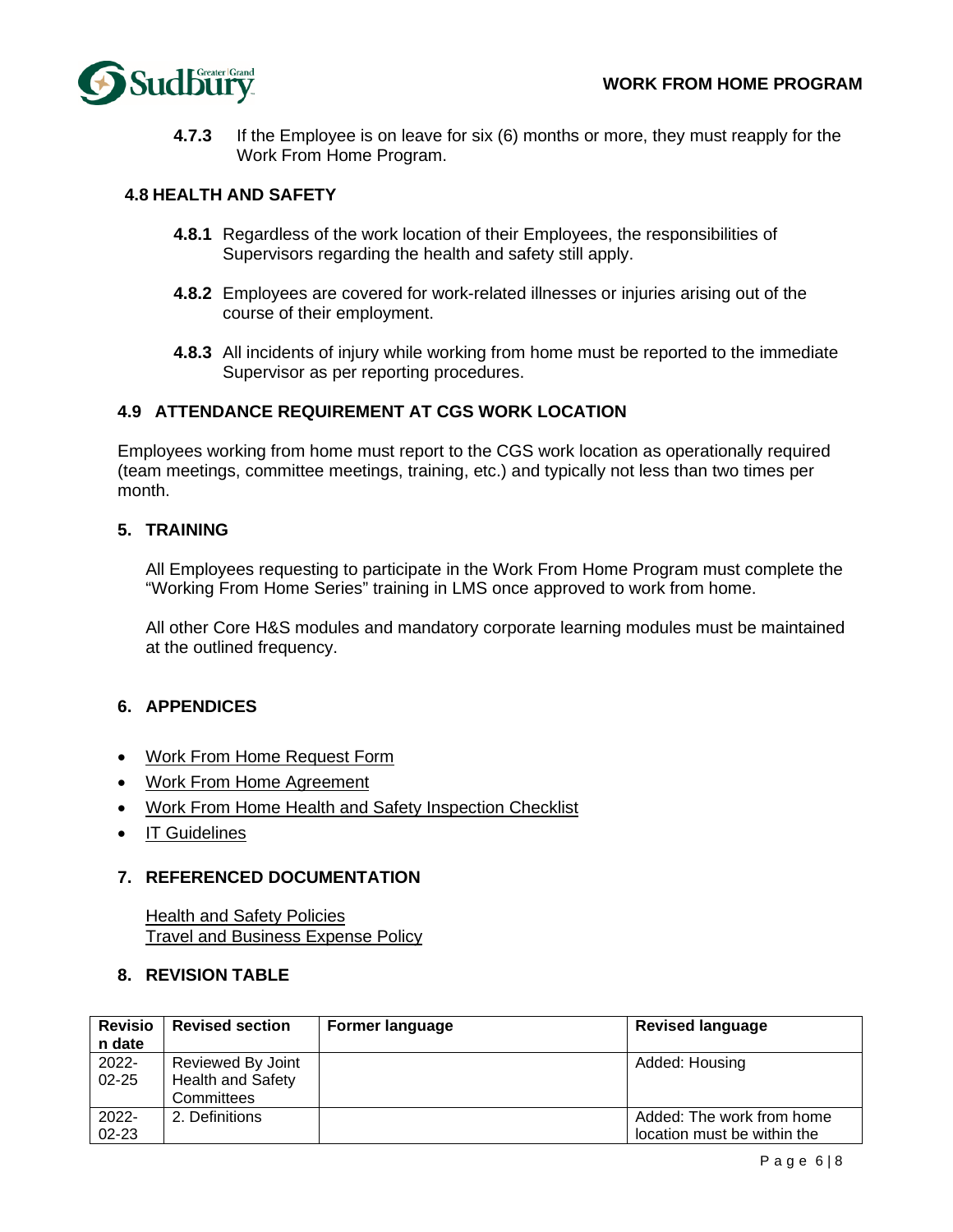# **WORK FROM HOME PROGRAM**



|                    |                                                                                                                  |                                                                                                                                                                                                  | employee's primary residence<br>in the Province of Ontario,<br>Canada.                                                                                                                                                                      |
|--------------------|------------------------------------------------------------------------------------------------------------------|--------------------------------------------------------------------------------------------------------------------------------------------------------------------------------------------------|---------------------------------------------------------------------------------------------------------------------------------------------------------------------------------------------------------------------------------------------|
|                    |                                                                                                                  |                                                                                                                                                                                                  | Added: Employees may be<br>directed by their Supervisor to<br>attend an on-site City work<br>location, in person, and on<br>short notice. Therefore,<br>employees must remain flexible<br>and available to accommodate<br>this requirement. |
| 2022-<br>$02 - 23$ | 3. Responsibilities:<br>Employee<br>Responsibilities                                                             |                                                                                                                                                                                                  | Added: Completes the<br>"Working From Home Series"<br>training.                                                                                                                                                                             |
| 2022-<br>$02 - 23$ | 3. Responsibilities:<br>Employee<br>Responsibilities                                                             |                                                                                                                                                                                                  | Added: If an employee<br>changes residences, they must<br>resubmit the Work Form Home<br>Health and Safety Checklist<br>and ergonomic pictures.                                                                                             |
| 2022-<br>$02 - 23$ | 3. Responsibilities:<br>Supervisor<br>Responsibilities                                                           | Evaluates the on-going suitability of the<br>Work From Home agreement every 6<br>months.                                                                                                         | Evaluates the on-going<br>suitability of the Work From<br>Home agreement on a regular<br>basis.                                                                                                                                             |
|                    |                                                                                                                  |                                                                                                                                                                                                  | Removed: Completes the<br>mandatory "Managing<br>Remotely" training.                                                                                                                                                                        |
| 2022-<br>$02 - 23$ | 4. Procedure                                                                                                     |                                                                                                                                                                                                  | Added: The employee's<br>primary residence in the<br>Province of Ontario, Canada.                                                                                                                                                           |
| 2022-<br>02-23     | 4.1.3<br>Employee<br>suitability is<br>assessed<br>and the<br>outcome is<br>communica<br>ted to the<br>Employee. | Request Form to the Employee with a<br>copy to<br>organizational.development@greatersudb<br>ury.ca                                                                                               | Request Form to the Employee<br>with a copy to<br>workfromhome@greatersudbur<br><u>y.ca</u> .                                                                                                                                               |
| 2022-<br>02-23     | 4.3 Costs                                                                                                        | Note: The process of claiming for tax<br>deductions for 2020 can be found on<br>CityLinks in the Workplace Notice section.                                                                       | Note: The process of claiming<br>for tax deductions can be found<br>on CityLinks in the Workplace<br>Notice section.                                                                                                                        |
| 2022-<br>02-23     |                                                                                                                  | Employees working from home must<br>report to the CGS work location as<br>operationally required (team meetings,<br>committee meetings, training, etc.) and a<br>minimum of two times per month. | Employees working from home<br>must report to the CGS work<br>location as operationally<br>required (team meetings,<br>committee meetings, training,<br>etc.) and typically not less than<br>two times per month.                           |